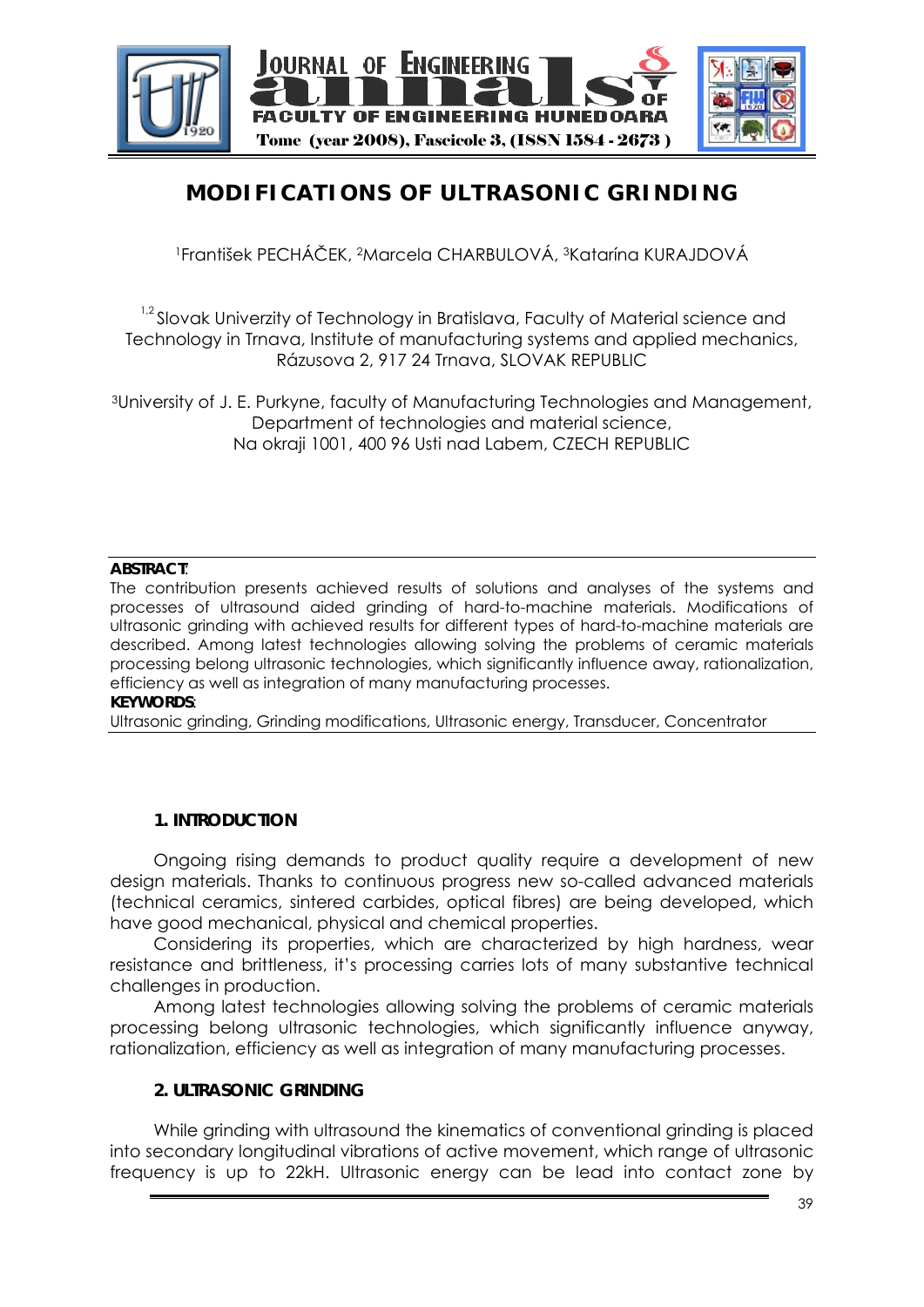vibration movement of the tool or the workpiece. Oscillation actuating is being realized by external potential of the generator and by the ultrasonic transducer working in most cases on piezoelectric principle. Incoming vibration from transducer is being lead to the amplifier and based on the needs is being amplified. After fixing the tool whole vibration is being transferred to the tool. Intensity of achieved amplitude A = 4 μm can be increased up to 80 μm depending upon usage of further resonators.

## **3. MODIFICATIONS OF ULTRASONIC GRINDING**

In consequence of different correlative location of the tool and the workpiece and of different directions of ultrasonic energy (vibrations) effect – axial, radial considering the axis of grinding tool; we can differentiate kinematics modifications of ultrasonic grinding: face ultrasonic grinding (drilling), cross outer ultrasonic grinding (knurl), plane ultrasonic grinding with radial workpiece vibration or with the axial workpiece vibration.

On fig. 1 are shown the schemes of face and cross grinding by tool vibration.



**FIGURE 1** Ultrasonic grinding by the tool vibration

On fig. 2 are shown the schemes of ultrasonic grinding by the workpiece vibration.

# plane ultrasonic grinding



**FIGURE 2** Ultrasonic grinding by the workpiece vibration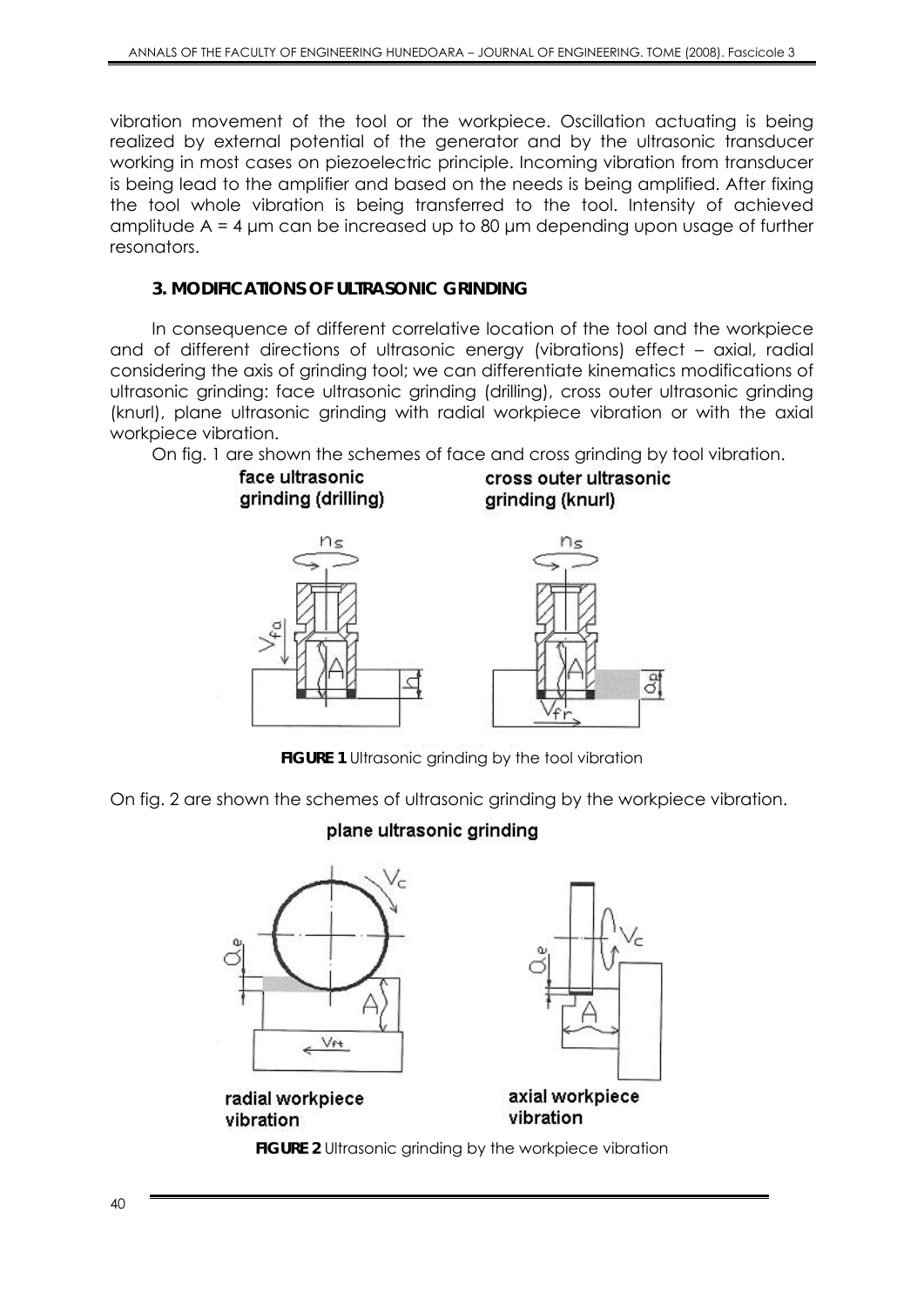Kinematics of ultrasonic grinding significantly differs to conventional grinding methods. Every grinding grain of the tool follows the spiral curve on the workpiece face in the shape of sinusoid. Spiral consists of gradual segments sloping in certain angle. By movement of the grinding grain following the sinusoid trajectory the cutting edges of the grinding tool are used in different directions of the cutting.

At conventional grinding method of technical ceramics in the grinding process itself the cutting forces are being expressively increased (normal and tangential element), which cohere with increasing material removal. By increasing the volume of removed material the wear of grinding grains is being significantly expressed (diamond tools are being used to grind the ceramics) as a result of increased friction. At the same time, the forces, which affects to the grain are increasing to the critical level, which ends up with fission or cracking of the grains. Permanent contact of the workpiece and the tool at conventional grinding is a root cause of fast wear out of the grinding tool grains, which leads to decreasing cutting ability and increasing axial force (especially at constant feed). Out of this reason conventional method of ceramics grinding is not efficient.

Ultrasonic grinding is characterized by process stability no matter how much material was removed (process firm at high cutting depth as well). Shown contradiction is clear mainly in normal direction, i.e. in direction to the longitudinal workpiece vibrations. At the same time the work of ultrasonic system significantly decreases wearing of grinding grain as well as number of split of cracked grains.

Removing volume of the material and depth of cut at same technological conditions by ultrasonic face grinding depends on type of machined material and can be considered as relatively big.

By comparing of conventional and ultrasonic grinding method can be stated that at ultrasonic grinding process lower heat is being generated, which results into higher quality of machined surface (number of micro-cracks drops down), higher shape accuracy of the machined part and both cooling process and chips off-take are not so demanding for type of used fluid (water).

#### **5. CONCLUSION**

In respect of aforesaid can be stated that power ultrasonic grinding can be potential solution for efficient finishing machining of ceramic part. By trials and verifications of ultrasonic grinding support of the hard-to-machine materials at using innovated machine technique were proved that by applying the ultrasound are fulfilled requested demands on machining abovementioned materials.

#### **Acknowledgements**

This paper was created thanks to the national grants: VEGA 1/009/08 - *Optimalized systems and processes of performance ultrasound* 

#### **REFERENCES**

<sup>[1]</sup> ŠVEHLA, Š., ABRAMOV, O., CHORBENKO, I.: Využitie ultrazvuku v strojárstve. Alfa Bratislava, 1986, 314s.

<sup>[2]</sup> ŠVEHLA, Š., ŠVEHLA, B.: *Ultrazvukové metódy a technológie. Strojárstvo 4.* 2000, s. 30 – 31

<sup>[3]</sup> BELANČÍK, F.: Ultrazvukové technológie. Technológie zajtrajška a dnes ...!, Strojárstvo. 2002, s.50

<sup>[4]</sup> VOGT, B.: Ultrasonic – Technologie revolutioniert die Bearbeitung hardsproder Werkstoffe. Verfahren 36, 2002, s. 6 – 10